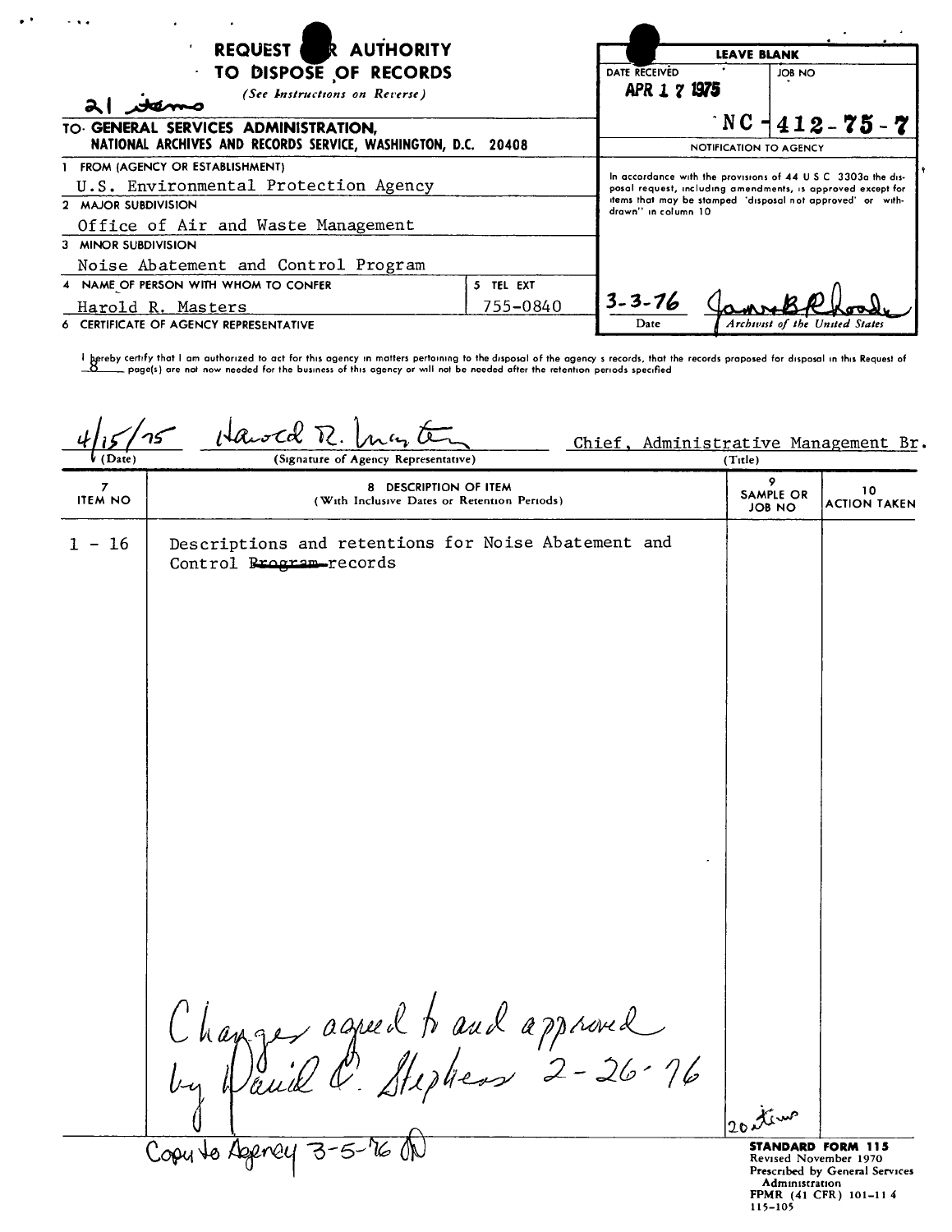APPENDIX B

RECORDS CONTROL SCHEDULES

### **MANUAL**

RECORDS MANAGEMENT

#### **NOISE**

The records listed below relate to noise abatement and control in air and surface transportation, Federal installations, industry, construction and home equipment; and development of regulations implementing<br>legislation pertaining to noise.

| <b>ftem</b> | Name and Description<br>of Record/File                                                                                                                                                                                                                                                                                                                                                                                                                                                                                                     | Retention Period<br>and Disposition                                                                                                                                                                                                                                                       |
|-------------|--------------------------------------------------------------------------------------------------------------------------------------------------------------------------------------------------------------------------------------------------------------------------------------------------------------------------------------------------------------------------------------------------------------------------------------------------------------------------------------------------------------------------------------------|-------------------------------------------------------------------------------------------------------------------------------------------------------------------------------------------------------------------------------------------------------------------------------------------|
| 1.          | Development<br>Program Files. Contains data<br>relating to all phases of noise<br>abatement and control in air and<br>surface transportation, Federal<br>installations, industry, con-<br>struction, home equipment, etc.<br>Files corve as principal work-<br>ing record collection in each<br>unit. Records consist of corre-<br>spondence and reports relative<br>to policy, strategy, program<br>control, research, intergovern-<br>mental and industrial activity,<br>litigation, regulation, legis-<br>latior, methods and criteria, | Retention: Retain<br>rearspermanent.<br>Disposition: Break file<br>at end of 2 years.<br>Keep in office for 2<br>years, then transfer to<br>the Federal Records Cen-<br>ter. Keep in FRG-<br>years, then destroy offer<br>national archives and<br>pecurido Service when 20<br>years ald. |
| 2.          | noise source and effect, etc.<br>Early EPA (1970-1973) Noise<br>Abatement and Control Program.<br>A collection of records in the<br>Program Management Unit marked<br>"Official File." Records con-<br>sist of proposed legislation,<br>organization plans, program<br>enforcement plan, EPA Noise<br>Facts (a publication), Con-<br>gressional hearing report,<br>project reports, etc.                                                                                                                                                   | Retention: Permanent.<br>Disposition: Keep in<br>office for 2 rears, then<br>transfer to the Federal<br>Records Center. <del>Keep in</del><br>FRC for 20 years, then<br>Offer to the <del>Mational</del><br>Archives NARS when 20<br>years old.                                           |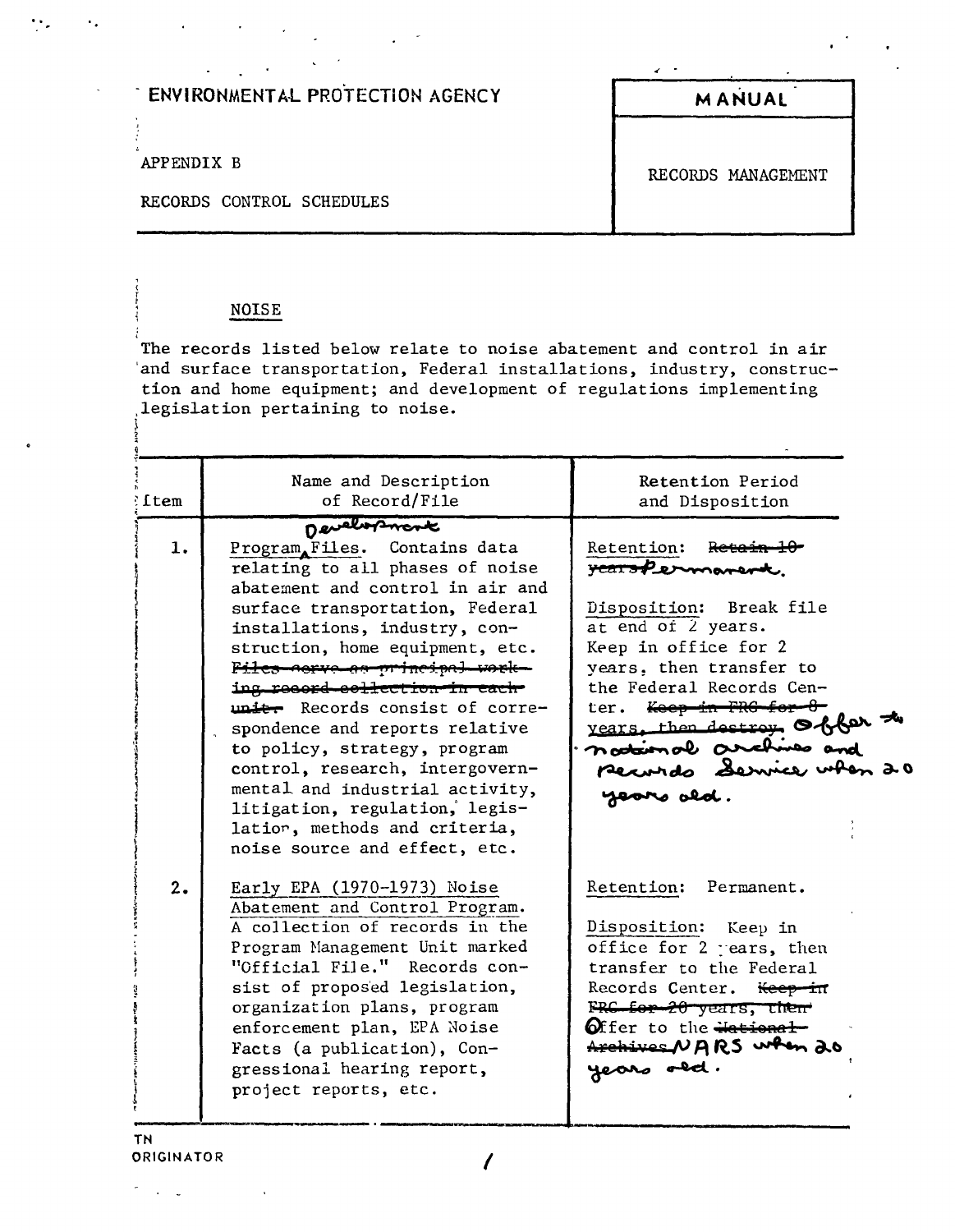|          | MANUAL                                                                                                                                                                                                                                                                                                                                                                                                                                                                                                                                                                                                                                                                                                                                                                                                                                                                                                                                                                                                                                                | APPENDIX B                                                                                                                                                                                                                                                                                                                                                                                                                                                                                                                                                                                                                                                        |
|----------|-------------------------------------------------------------------------------------------------------------------------------------------------------------------------------------------------------------------------------------------------------------------------------------------------------------------------------------------------------------------------------------------------------------------------------------------------------------------------------------------------------------------------------------------------------------------------------------------------------------------------------------------------------------------------------------------------------------------------------------------------------------------------------------------------------------------------------------------------------------------------------------------------------------------------------------------------------------------------------------------------------------------------------------------------------|-------------------------------------------------------------------------------------------------------------------------------------------------------------------------------------------------------------------------------------------------------------------------------------------------------------------------------------------------------------------------------------------------------------------------------------------------------------------------------------------------------------------------------------------------------------------------------------------------------------------------------------------------------------------|
|          | RECORDS MANAGEMENT                                                                                                                                                                                                                                                                                                                                                                                                                                                                                                                                                                                                                                                                                                                                                                                                                                                                                                                                                                                                                                    | RECORDS CONTROL SCHEDULES                                                                                                                                                                                                                                                                                                                                                                                                                                                                                                                                                                                                                                         |
| Item     | Name and Description<br>of Record/File                                                                                                                                                                                                                                                                                                                                                                                                                                                                                                                                                                                                                                                                                                                                                                                                                                                                                                                                                                                                                | Retention Period<br>and Disposition                                                                                                                                                                                                                                                                                                                                                                                                                                                                                                                                                                                                                               |
| 3.<br>4. | A. "Soundings" - Newspaper Clips<br>on Noise Activities. A collec-<br>tion of newspaper clips, dupli-<br>cated and put together in book-<br>let form, about noise activities<br>and events in all parts of the<br>country. "Soundings" period-<br>ically produced for the Office<br>of Noise Abatement and Control<br>by Informatics, Inc.<br>B. Nince Research and Develop<br>mont: a gainote to<br>Federal Contract amards<br>and Procurement Invitation<br>Collection of articles<br>summarying noise research<br>on d. development luz<br>government agences.<br>Committee on Aircraft Noise<br>(CAN) File.<br>Committee on<br>Aircraft Noise is part of the<br>Interagency Group on Inter-<br>national Aviation (IGIA).<br>File<br>contains records related<br>to the International Civic<br>Aviation Organization (ICAO).<br>Records consist of agendas,<br>approval procedures, minutes of<br>meetings, working papers on<br>international standards, list<br>of committees and mumbers,<br>correspondence on certifica-<br>tion requirements. | Retention:<br>Record or Master Copy.<br>а. –<br>Permanent.<br>b. Information Copies.<br><del>As determined by user."</del><br>reedspetom I gear.<br>Disposition:<br>Record or Master Copy.<br>а.<br>Break file after receipt.<br>Keep in office for 10 years,<br>then offer to the National<br>Archives.<br>Information Copies.<br>b.<br>Destroy when we longer used./y<br>old or somer if no<br>ermanent.<br>keten<br>Break file<br>Disposition:<br>upon completion of Commit-<br>tee action on Noise. Keep<br>in office for 2 years, then<br>transfer to the Federal<br>Records Center. Keep in<br>FRC for 20 years, then<br>offer to the National<br>Archives. |
|          |                                                                                                                                                                                                                                                                                                                                                                                                                                                                                                                                                                                                                                                                                                                                                                                                                                                                                                                                                                                                                                                       | <b>TN</b>                                                                                                                                                                                                                                                                                                                                                                                                                                                                                                                                                                                                                                                         |

 $\ddot{\phantom{1}}$  .

 $\hat{\mathcal{C}}_k$ 

 $\ddot{\phantom{0}}$ 

 $\mathcal{L}^{\pm}$ 

 $\hat{\mathcal{A}}$ 

ä,

 $\overline{\mathbf{c}}$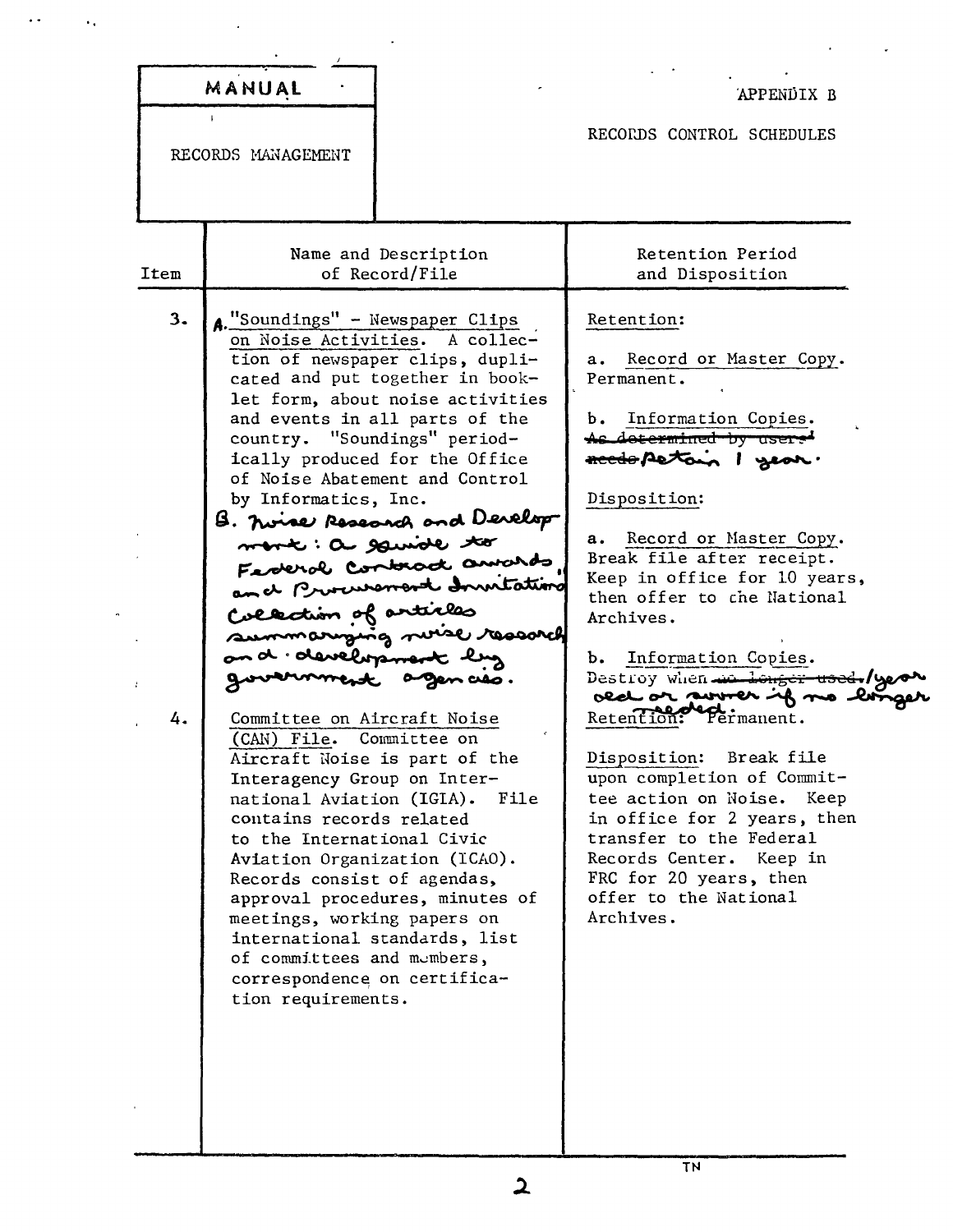#### APPENDIX B

 $\frac{1}{2}$ 

 $\ddot{\phantom{1}}$ 

 $\ddot{\phantom{a}}$  .

RECORDS CONTROL SCHEDULES

was considered an ope

 $\ddot{\phantom{0}}$ 

## MANUAL

RECORDS MANAGEMENT

| Item | Name and Description<br>of Record/File                                                                                                                                                                                                                                                                                                                                                                                                                                                                                                   | Retention Period<br>and Disposition                                                                                                                                                                                                                                        |
|------|------------------------------------------------------------------------------------------------------------------------------------------------------------------------------------------------------------------------------------------------------------------------------------------------------------------------------------------------------------------------------------------------------------------------------------------------------------------------------------------------------------------------------------------|----------------------------------------------------------------------------------------------------------------------------------------------------------------------------------------------------------------------------------------------------------------------------|
| 5.   | Task Force and Commission<br>Activities on Aircraft/Airport<br>Noise 1969-1973. File contains<br>workpapers and reports on devel-<br>oping the arrangement between the<br>Federal Aviation Administration<br>(FAA) and EPA for making noise<br>regulations, making airport<br>community surveys, sponsoring<br>special studies, developing<br>aircraft noise abatement plans,<br>aircraft noise source technol-<br>ogy, etc.                                                                                                             | Retention: Permanent.<br>Disposition: Break file<br>upon termination of Task<br>Force, or Commission<br>activity. Keep in office<br>for 2 years, then trans-<br>fer to the Federal Records<br>Center. Keep in FRC for<br>20 years, then offer to<br>the National Archives. |
| 6.   | Contracts and Grants-Program<br>Documentation relating to<br>File.<br>the formulation, award, control,<br>and changes in contracts and<br>giants for noise studies.<br>Records consist of orders for<br>supplies or services, procure-<br>ment requests, justifi-<br>cation statements, task orders,<br>contractor or grantee pro-<br>posals, bid evaluations, award<br>notices, contractor staff<br>resumes, contracts or agree-<br>ments, report of payments, pro-<br>ject correspondence, progress -<br>reports, change notices, etc. | Retention: Retain 7 years<br>after completion of pro-<br>ject.<br>Disposition: Break file<br>upon completion of pro-<br>ject. Keep in office for<br>1 year, then transfer to<br>Federal Records Center.<br>Keep in FRC for 6 years,<br>then destroy.                       |
| 7.   | Final Reports and Evaluations<br>Resulting from Contractor or<br>Grantee Studies and Services.<br>Final reports submitted to the<br>Office of Noise Abatement and<br>Control (ONAC). Also evaluations<br>and comments by ONAC staff and<br>others.                                                                                                                                                                                                                                                                                       | Retention:<br>Record or Master Copy.<br>а.<br>Permanent.<br>Information Copies.<br>ь.<br>As determined by users'<br>assis petam 2 years.                                                                                                                                   |

 $\mathbf{3}$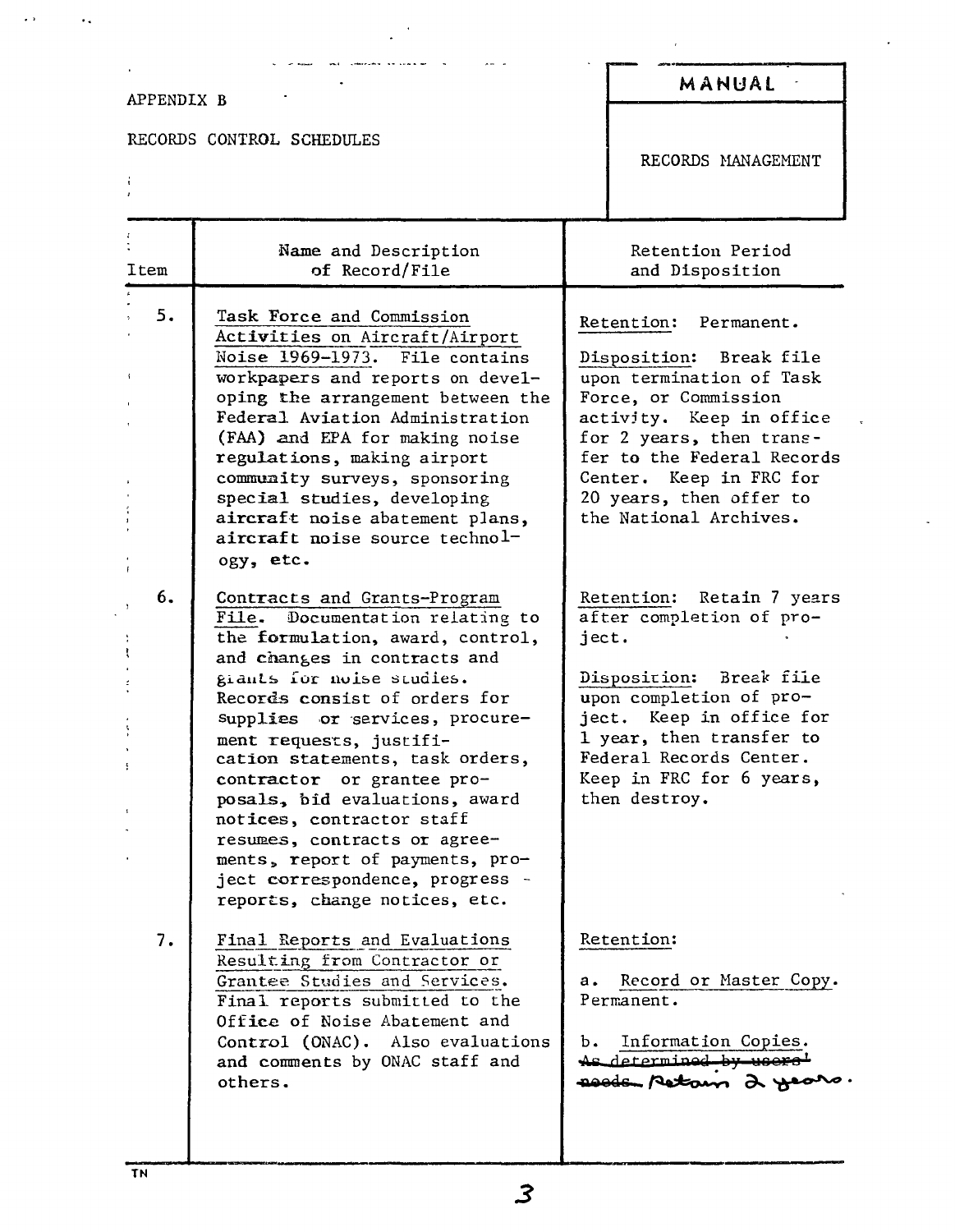| MANUAL |  |
|--------|--|

 $\sim$   $\sim$ 

 $\ddot{\cdot}$ 

APPENDIX B

RECORDS HANAGEMENT

RECORDS CONTROL SCHEDULES

| Item | Name and Description<br>of Record/File                                                                                                                                                                                                                                                                                                                                                                                                                                                                                                                                                                                                                           | Retention Period<br>and Disposition                                                                                                                                                                                                                                                                                                                                                                                                                                                                                                                                                                                                                                                                           |
|------|------------------------------------------------------------------------------------------------------------------------------------------------------------------------------------------------------------------------------------------------------------------------------------------------------------------------------------------------------------------------------------------------------------------------------------------------------------------------------------------------------------------------------------------------------------------------------------------------------------------------------------------------------------------|---------------------------------------------------------------------------------------------------------------------------------------------------------------------------------------------------------------------------------------------------------------------------------------------------------------------------------------------------------------------------------------------------------------------------------------------------------------------------------------------------------------------------------------------------------------------------------------------------------------------------------------------------------------------------------------------------------------|
| 8.   | Regulations, Standards, and<br>Contains informa-<br>Guidelines.<br>tion relating to the development<br>and implementation of rules for<br>effecting the noise legislation<br>passed by Congress.<br>File also<br>contains supporting data for the<br>development of noise regulations<br>by the Federil Aviation Admin-<br>istration and other Federal<br>organizational units. Records<br>consist of drafts of proposed<br>regulations/standards/guidelines,<br>internal comments, other agency<br>comments, journal articles and<br>other supporting literature,<br>Federal Register tearsheets,<br>public responses, hearing<br>arrangements and transcripts. | Disposition:<br>a. Record or Master Copy.<br>Break file upon completion<br>of project. Keep in office<br>for 1 year, then transfer<br>to the Federal Records Cen-<br>ter. Keep in FRG for 20<br>years, then Offer to the<br><u>National Archives</u> NARS when 20<br>years old.<br>b. Information Copies.<br>Destroy when no longer 2 y<br>Hood or sover s<br>longer reeded<br>Retention: Permanent.<br>Disposition: Break file<br>upon final publication in<br>the Federal Register.<br>Keep in office for 1 year,<br>then transfer to the Feder-<br>al Records Center. <del>Keep</del><br>in FRC for 20 years, then-<br><b>6</b> ffer to the <del>-National</del><br>Archives NARS when 20 years<br>.بالهفن |
| 9.   | File for records<br>Legislation.<br>pertaining to proposed and<br>existing Federal legislation<br>on noise control and abatement.<br>Records consist of proposed                                                                                                                                                                                                                                                                                                                                                                                                                                                                                                 | Retain $106$<br>Retention:<br>years.<br>Break file<br>Disposition:<br>2 years after congression-                                                                                                                                                                                                                                                                                                                                                                                                                                                                                                                                                                                                              |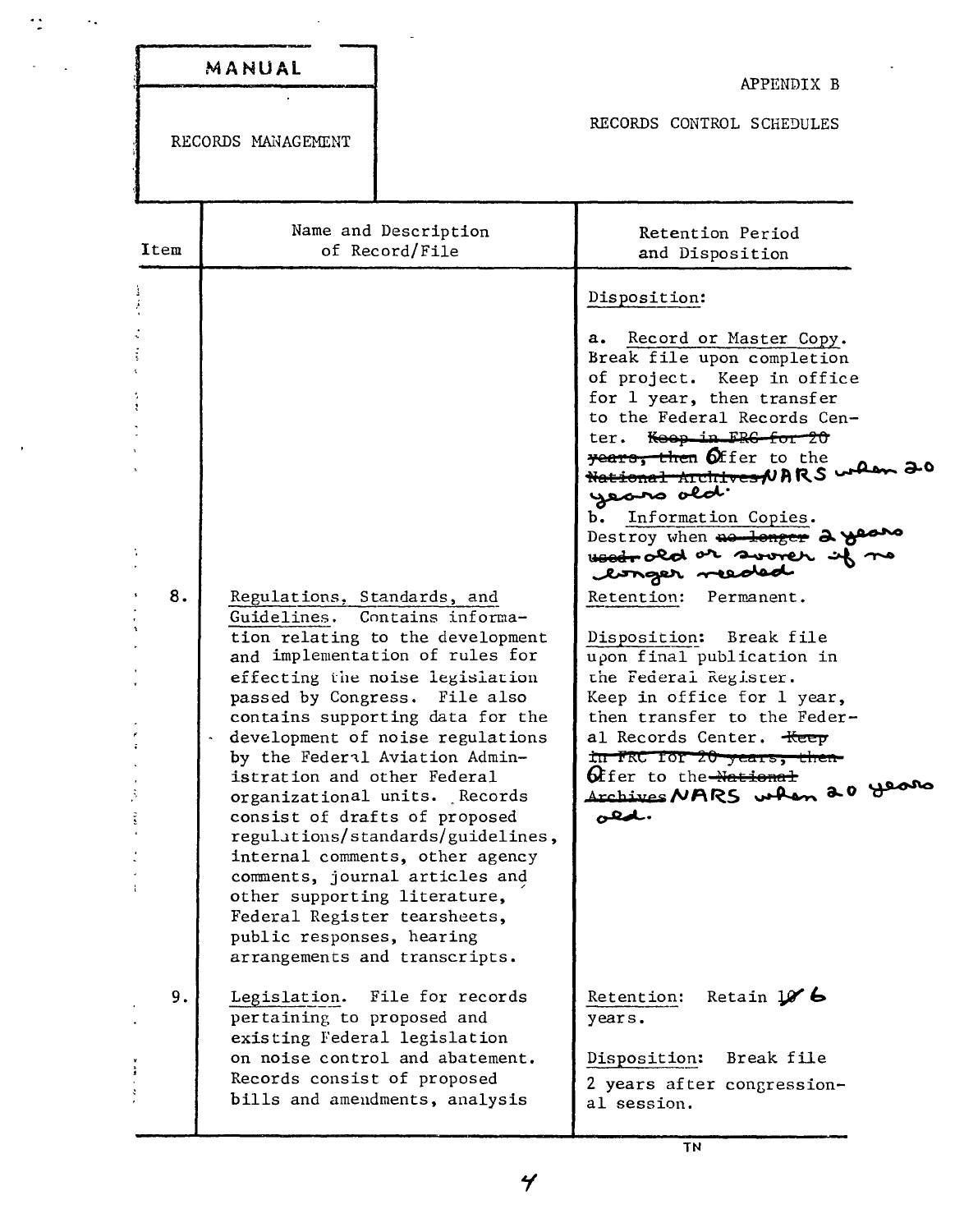# APPENDIX B

 $\mathbf{I}$ 

 $\overline{a}$ 

 $\Delta$  .

 $\sim 10^{11}$  km  $^{-1}$ 

RECORDS CONTROL SCHEDULES

## **-' MANUAL**

RECORDS MANAGEMENT

| Item | Name and Description<br>of Record/File                                                                                                                                                                                                                                                                                                                                                                                                                                                                                                                          | Retention Period<br>and Disposition                                                                                                  |
|------|-----------------------------------------------------------------------------------------------------------------------------------------------------------------------------------------------------------------------------------------------------------------------------------------------------------------------------------------------------------------------------------------------------------------------------------------------------------------------------------------------------------------------------------------------------------------|--------------------------------------------------------------------------------------------------------------------------------------|
|      | of legislation, congressional<br>hearing announcements, hearing<br>testimony, briefing papers,<br>hearing reports and transcripts,<br>correspondence, acts, etc.                                                                                                                                                                                                                                                                                                                                                                                                | Keep in office for 2 years,<br>then transfer to the<br>Federal Records Center.<br>Keep in FRC for <i>y</i> , years,<br>then destroy. |
| 10.  | State and Local Government File.<br>Covers contacts and activities<br>with State, county and city<br>governments. Records consist<br>of model State laws and local<br>government ordinances, copies<br>of State laws and city ordi-<br>nances, letters requesting<br>assistance in developing or<br>effecting laws and ordinances,<br>copies of State and city noise<br>regulations, reports on meetings<br>with State and local government<br>representatives, list of State<br>and local government officials,<br>copies of planned noise pro-<br>grams, etc. | Retention: Retain 6 years.<br>Disposition: Break file<br>at end of year. Keep in<br>office for 6 years, then<br>destroy.             |
| 11.  | Foreign Governments and Inter-<br>national Organizations.<br>Covers<br>contacts and activities with<br>foreign governments and inter-<br>national organizations.<br>Records<br>consist of cooperative program<br>agreements, meeting arrangements,<br>minutes of meetings, newsclips,<br>trip reports, staff lists,<br>technical reports, etc.                                                                                                                                                                                                                  | Retention: Retain 6 years.<br>Disposition: Break file<br>at end of year. Keep in<br>office for 6 years, then<br>destroy.             |

 $\mathbf{r}$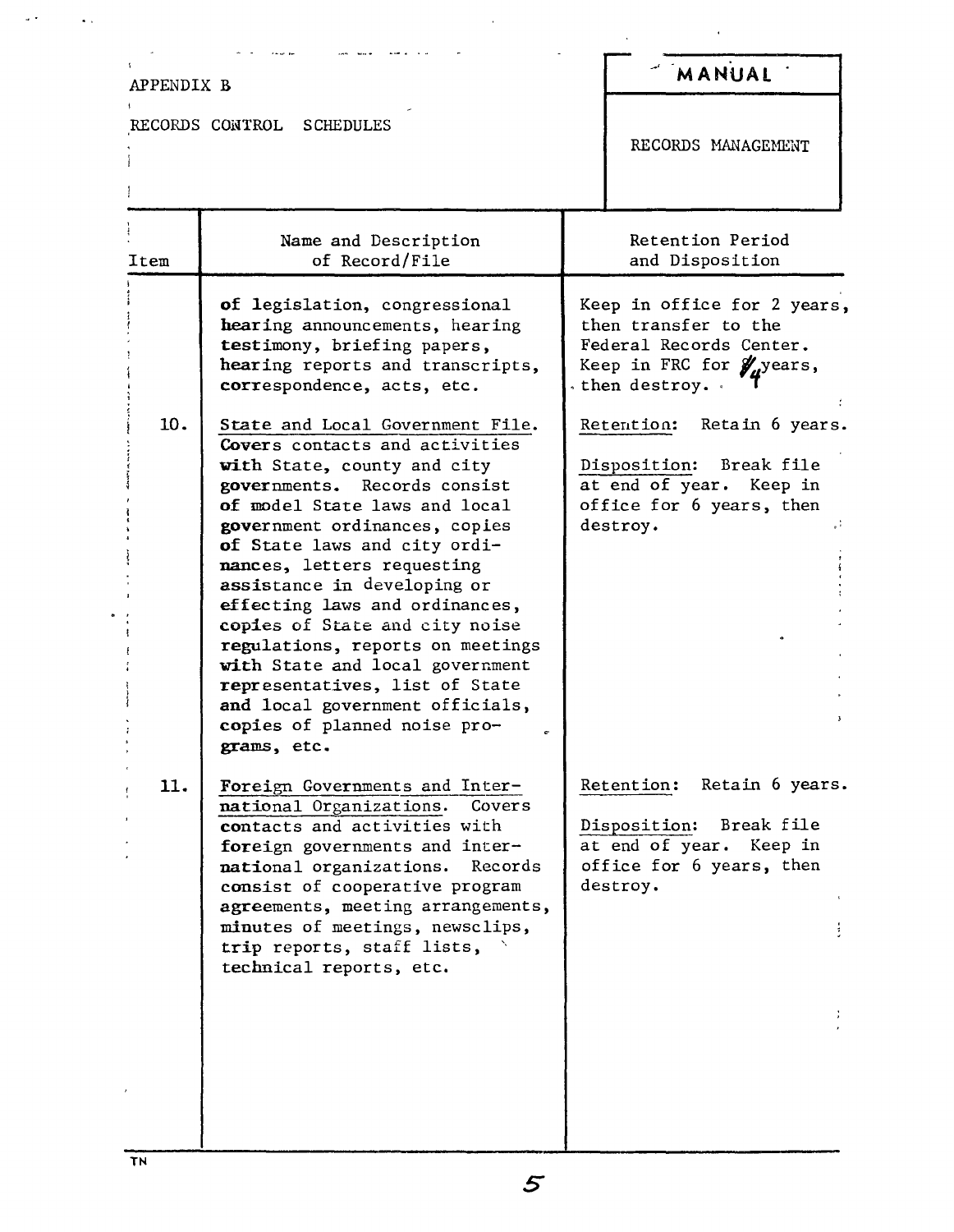|      | MANUAL                                                                                                                                                                                                                                                                                                                                                                                                                                                                                                                                                                                                                                                                 | APPENDIX B                                                                                                                                                                                                                        |
|------|------------------------------------------------------------------------------------------------------------------------------------------------------------------------------------------------------------------------------------------------------------------------------------------------------------------------------------------------------------------------------------------------------------------------------------------------------------------------------------------------------------------------------------------------------------------------------------------------------------------------------------------------------------------------|-----------------------------------------------------------------------------------------------------------------------------------------------------------------------------------------------------------------------------------|
|      | RECORDS MANAGEMENT                                                                                                                                                                                                                                                                                                                                                                                                                                                                                                                                                                                                                                                     | RECORDS CONTROL SCHEDULES                                                                                                                                                                                                         |
| Item | Name and Description<br>of Record/File                                                                                                                                                                                                                                                                                                                                                                                                                                                                                                                                                                                                                                 | Retention Period<br>and Disposition                                                                                                                                                                                               |
| 12.  | Professional, Trade, and Civic<br>Associations, Institutions and<br>Industrial Groups. Covers con-<br>tacts and activities with<br>organized groups (engineering<br>associations, colleges, product<br>manufacturers, environmentalist,<br>fourmiations, churches, hospitals,<br>etc.) concerned with or affected<br>by moise control. Records con-<br>sist of meetings and conference<br>arrangement documents, minutes<br>and transcripts of meeting,<br>lists of organization members<br>and officers, special studies and<br>repearts, complaints and recom-<br>mendations, speeches and techni-<br>cal papers, requests for informa-<br>tion and assistance, etc. | Retention: Retain 6 years.<br>Disposition: Break file<br>at end of year. Keep in<br>office for 6 years, then<br>destroy.<br>$\mathbf{r}_i$                                                                                        |
| 13.  | Environmental Impact Statement<br>Review File. Covers the review<br>and analysis by EPA Noise Abate-<br>ment and Control of Environmental<br>Impact Statements submitted by<br>States, commercial and industrial<br>firms, and other federal agencies.<br>Recerds consist of Environmental<br>Impact Statements, report of<br>review and analysis, negative<br>declarations, comments, and notes.                                                                                                                                                                                                                                                                      | Permanent - Retow<br>Retention:<br>yeono.<br>Disposition:<br>Break file<br>upon completion of review.<br>Keep in office for 2 years,<br>then transfer to the Federal<br>Records Center. Keep in FRC<br>for 8 years, then destroy. |
| 14.  | Federal Facility No se Control<br>Program File.<br>File covers<br>plarning, development, and imple-<br>mentation of a noise control pro-<br>gram for all federal agencies as<br>directed by Executive Order 11752.<br>Records consist of surveys and<br>recommendations, questionnaires<br>relative to noise and hearing,                                                                                                                                                                                                                                                                                                                                              | Retention:<br>Permanent.<br>Disposition:<br>Break file<br>upon completion of pro-<br>gram implementation. Keep<br>in office for 10 years,<br>then offer to the National<br>Archives.                                              |

 $\bar{\omega}$ 

 $\overline{6}$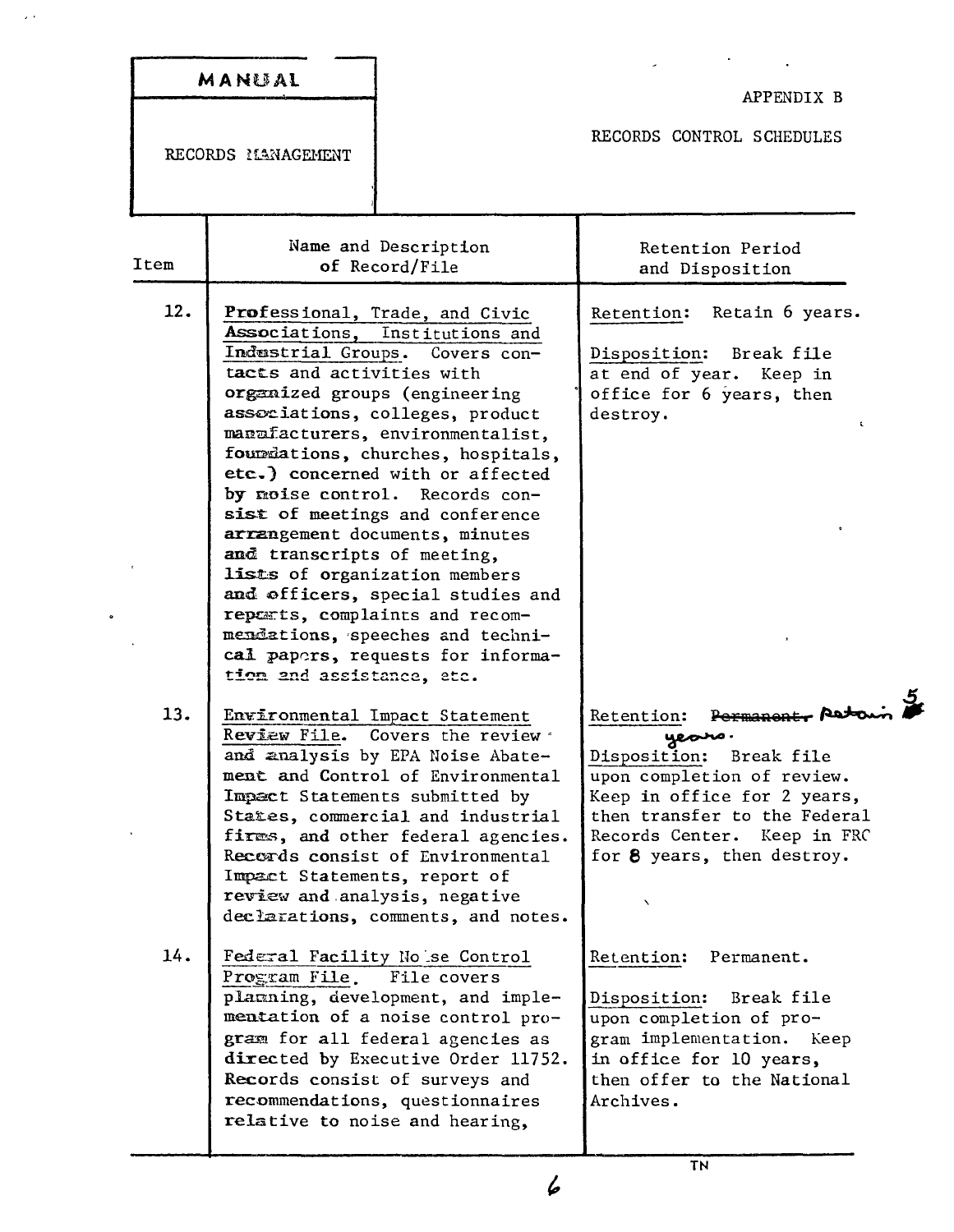#### MANUAL APPENDIX B RECORDS CONTROL SCHEDULES RECORDS MANAGEMENT Name and Description Retention Period of Record/File and Disposition Item study and review schedules. program issue papers, program plans, copy of Executive Order, staff and participant comments. etc.  $15.$ Workshop, 'Seminars, and Confer-Retention: Retain 2 years. ence File. Covers the planning, development and conduct of work-Disposition: Break file shops, seminars, and conferences. upon revision, termination, or completion of activity Eecords consist of program outor unit. Keep in office lines, scripts, speeches, schedules, room reservations and for 2 years, then destroy. travel arrangements, charts and slides, participant comments, etc. 16. Fublications and Promotional Retention: General and technical Items. Literature, and promotional items a. Record or Master Copy. produced by the Office of Noise **Permanent, Ast** Abatement and Control. Literature and promotional items take b. Distribution Supply the form of pamphlets, brochures, Copies. Last print plus handbooks, auto bumper stickers, 3 years. posters, and buttons or pins. Information Copies.  $c_{\bullet}$ As determined by users reference needs. Actoin Disposition: a. Record or Master Copy. Break file after publication or production. Keep in office for  $\mathcal{W}$  years, then offer to the National Archives. destroy.